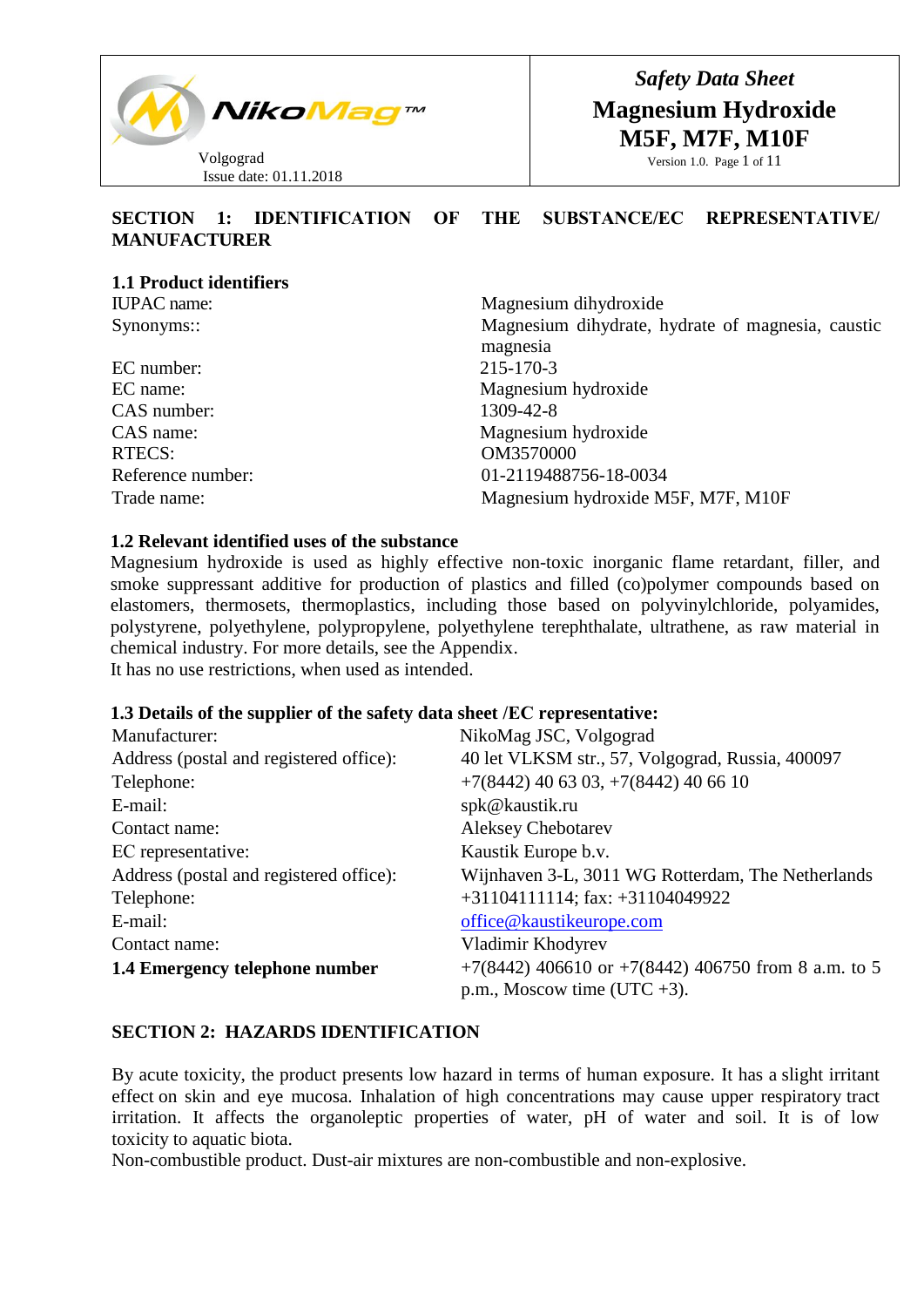

# **2.1 Classification of the substance or mixture**

Magnesium hydroxide is not classified as hazardous according to Regulation (ЕС) No. 1272/2008 (CLP) or persistent, bioaccumulative and toxic according to Regulation (ЕС) No. 1907/2006.

**2.2 Label elements:** Symbol: None Signal word: None

# **2.3 Other hazards**

# **2.3.1 Data and findings regarding bioaccumulativity and toxicity (PBT) or persistence of a bioaccumulative substance (vPvB)**

According to the REACH Regulation, PBT /vPvB assessment is not applicable to inorganic substances.

Magnesium hydroxide is not persistent, bioaccumulative or toxic based on quantitative and qualitative evidence presented.

# **2.3.2 Danger prevention measures:**

If in eyes, carefully rinse with water for several minutes. Remove contact lenses, if present and easy to do. Continue rinsing. If irritation persists, seek medical aid. Wash your hands after work.

# **SECTION 3: COMPOSITION/ INFORMATION ON INGREDIENTS**

### **3.1 Substances**

Chemical name (according to IUPAC) Magnesium dihydroxide

Chemical formula  $Mg(OH)$ <sup>2</sup> H-O-Mg-O-H

General composition data

The product is available in types M5F, M7F, M10F, having different specific surface and particle size of magnesium hydroxide. The surface of the product is modified with fatty acids, C16-18.

Components

| Ingredients:                     | CAS No.    | EC No. (EINECS,         | Content, wt. %    |
|----------------------------------|------------|-------------------------|-------------------|
|                                  |            | EILINCS)                |                   |
| Magnesium hydroxide              | 1309-42-8  | EC 215-170-3            | no less than 97,0 |
| $Mg(OH)_2$                       |            |                         |                   |
| Fatty acids, C16-18 <sup>*</sup> | 67701-03-5 | <b>EINECS 266-928-5</b> | no more than 2,5  |
| .<br>.                           |            |                         |                   |

\* Fatty acids, С16-18, registration № 01-2119543709-29-XXXX.

Fatty acids, C16-18 is not classified as hazardous to health or the environment according to Regulation (ЕС) No. 1272/2008.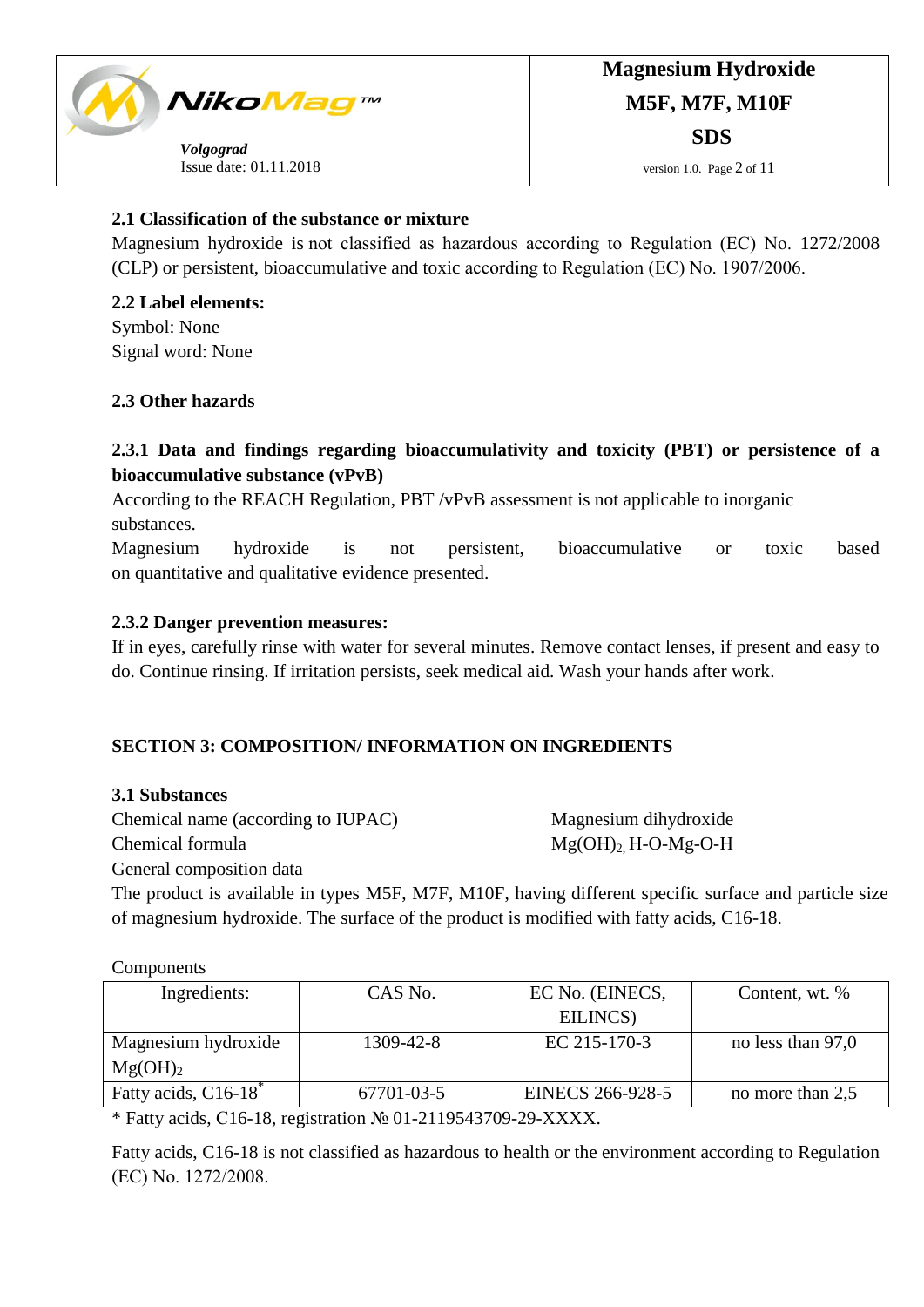

 *Volgograd*  Issue date: 01.11.2018

# **SECTION 4: FIRST AID MEASURES**

### **4.1 Description of first aid measures**

### **If inhaled:**

Move to fresh air, keep warm and quiet. Seek medical advice if necessary.

### **In case of skin contact:**

Remove contaminated clothes. Wash skin with running water and soap. Seek medical advice if necessary.

### **In case of eye contact:**

Flush eyes with running water for several minutes, while keeping the eyelids wide open. Remove contact lenses, if present and easy to do. Continue rinsing. Seek medical advice if necessary.

### **In case of ingestion:**

Rinse mouth with water, drink plenty of water, take activated charcoal, saline purgative. Seek medical advice if necessary.

### **First aid kit:**

Cotton, glass eye cup, saline purgative, activated charcoal.

### **4.2 Most important symptoms and effects, both acute and delayed**

# **In case of intoxication by inhalation:**

Inhalation in high concentrations may cause irritation to throat, coughing, sore throat, irregular respiratory rhythm, headache, fever.

### **In case of skin contact:**

Slight irritant effect on skin (slight hyperemia).

### **In case of intoxication by ingestion (if swallowed):**

Swallowing of large quantities may cause abdominal pains, nausea, vomiting, diarrhea, drowsiness.

### **4.3 Indication of any immediate medical attention and special treatment needed:**

Not required

# **SECTION 5: FIREFIGHTING MEASURES**

### **5.1 Extinguishing means**

The product is non-combustible. Any fire extinguishing media can be used in its presence. If combustion occurs, use water, dry powder extinguishers, sand, fire blanket.

### **Forbidden extinguishing measures:**

None

# **5.2 Special hazards arising from the substance**

Non-combustible, fire - and explosion-safe.

### **Fire and explosion hazards**

None, because the product is non-combustible and non-explosive.

# **Combustion and/or thermal degradation products hazard:**

Thermal degradation product is magnesium oxide.

# **5.3 Advice for firefighters**

As the product is non-flammable, use extinguishing measures for combustion sources. The combustion process can be involved packing

# **Personal protective equipment for fire-fighting:**

In case of fire, wear self-contained breathing apparatus.

Use personal protective equipment.

Wear chemical-resistant oversuit.

# **Specific fire-fighting procedures:**

If possible, remove containers with the product from the fire area.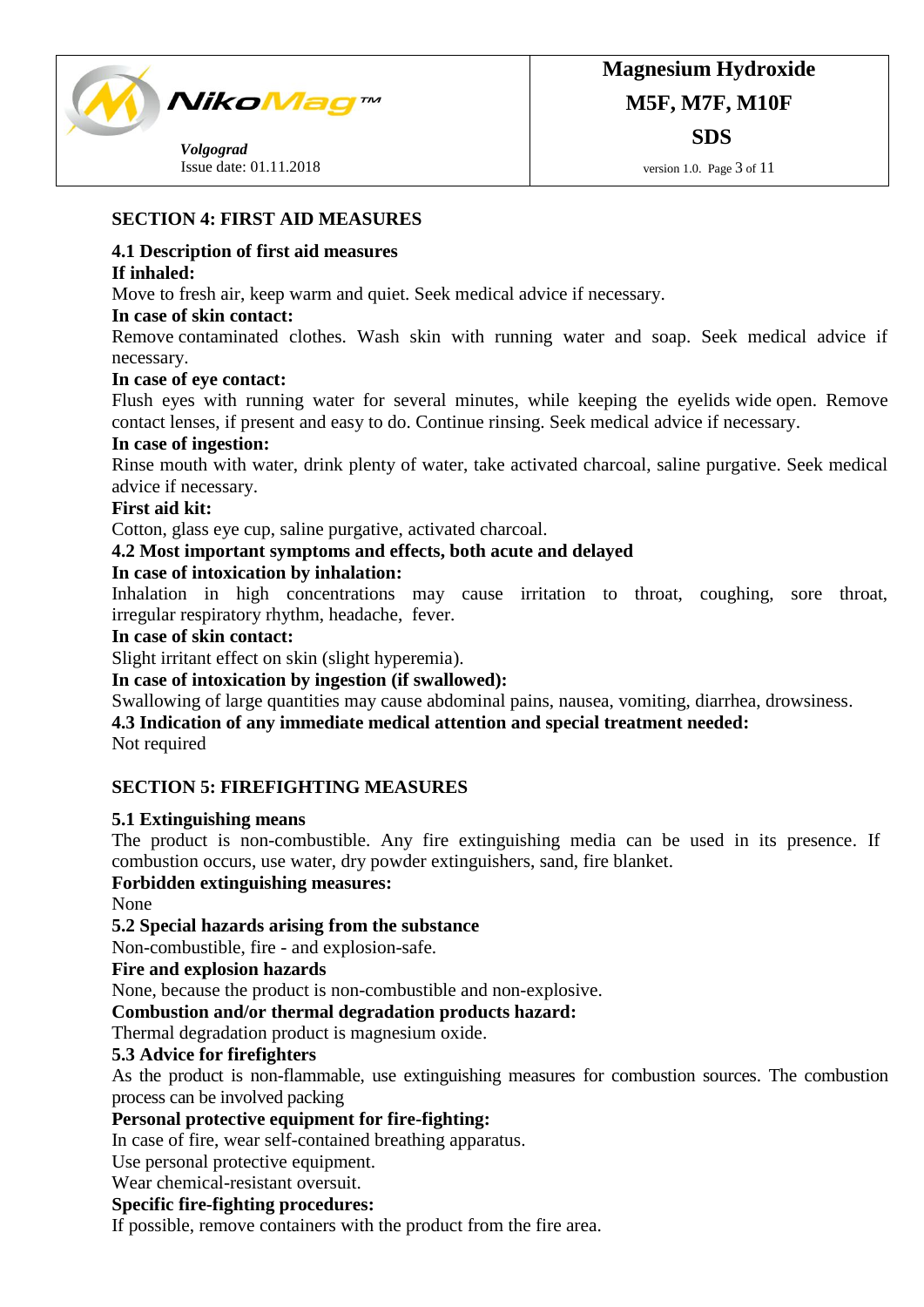

version 1.0. Page 4 of 11

# **SECTION 6: ACCIDENTAL RELEASE MEASURES**

# **6.1 Personal precautions, protective equipment and emergency procedure**

# **6.1.1 For non-emergency personnel**

For collective protection, all rooms where magnesium hydroxide is produced, used and stored must be equipped with suction and exhaust ventilation ensuring workplace air quality to meet the regulatory requirements. The manufacturing equipment must be earthed. Persons exposed to the substance must be provided with individual protection means.

# **6.1.2 Personal safety equipment**

See Section 8. Persons exposed to the product must be provided with individual protection means: special clothing (cotton fabric suit); safety footwear (rubber boots); rubber gloves; filter respirators; clear lens safety goggles.

### **6.2 Environmental precautions**

If scattered indoors, sweep up the clean solid product into a suitable container and recover into the process for reuse. Wash the scattering area with water leading the wash water to the industrial sewage system. All operations require the use of individual protection means. Sweep up the contaminated scattered and spilled product into a suitable container and send it for disposal to the facilities approved by the local supervision agencies.

Ensure an intensive ventilation in the premises.

If scattered outdoors (transport accident) keep away all personnel not involved in emergency response. All entrants must wear individual protection means and keep upwind. Using a spade, collect the scattered magnesium hydroxide and spilled magnesium hydroxide suspension into a suitable container together with the surface layer and send it for disposal to the facilities approved by the local supervision agencies. Collect scattered and intact packages with the product and send them for the purpose intended.

### **6.3 Methods and materials for containment and cleaning Up**

See Section 5. The product is non-combustible. Cool down the product containers placed in the vicinity of the fire with water/foam trying to avoid combustion, damage to the package and scattering of the product.

### **6.4 Reference to other sections**

Treat recovered material as described in the sections 7,8,13.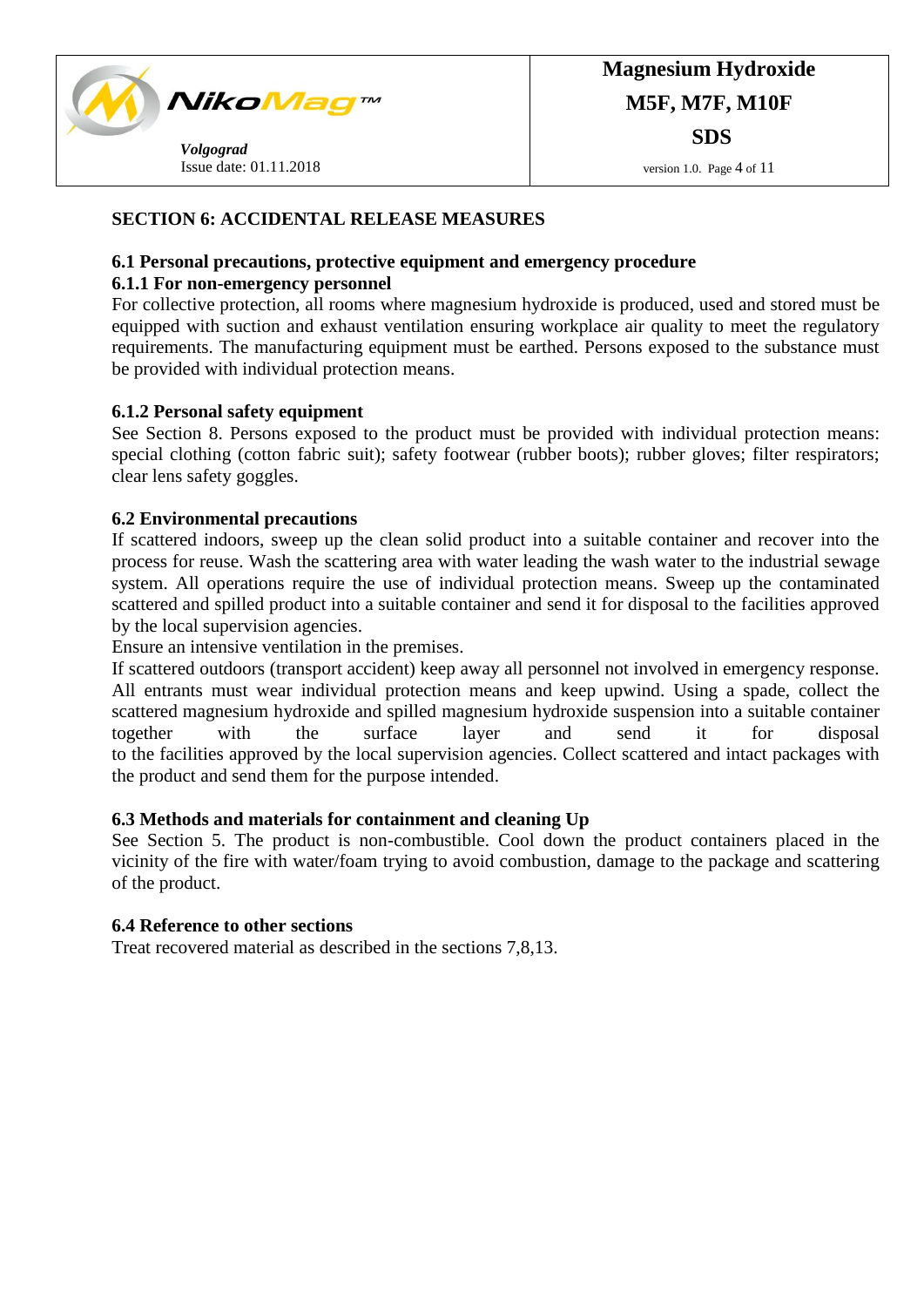

# **SECTION 7: HANDLING AND STORAGE**

### **7.1 Precautions**

### **Safety measures and collective means of protection**

See Sections 6,8. Manufacturing equipment must be sealed. Avoid damage to the integrity of transport package. Ensure ventilation of the premises. The operating personnel must be trained in safe handling of the product and be provided with individual protection means.

Environmental protection is ensured by the observance of manufacturing instructions, air-tightness of the manufacturing equipment, and package integrity. Workplace air quality must be regularly monitored in the production rooms. Cleaned workspace air must be discharged to the atmosphere. Waste water resulting from washing and wet cleaning must be sent to biological treatment plants. Do not allow product to reach water bodies, soil or sewage system.

# **7.2 Conditions of safe storage, including any incompatibilities**

# **Conditions and periods of safe storage:**

See Sections 7,8. Magnesium hydroxide must be kept in original containers, in indoor storage areas away from humidity and at least one meter away from heating devices.

Storage temperature: no restrictions. Guaranteed shelf life is two years from the date of manufacture.

### **Incompatible substances and materials:**

Organics, acids.

### **Safety measures and storage precautions for domestic use:**

The product is not designed for domestic use.

### **Recommended packaging materials:**

Magnesium hydroxide with net weight up to 50 kg shall be packed in air-tight polyethylene valve bags, polypropylene bags, polypropylene valve bags with polyethylene lining, laminated polypropylene bags, or other bags. Magnesium hydroxide with net weight up to 1000 kg shall be packed in soft containers made of polypropylene fabric type MKR-1000, specially designed for loose and wet products. As agreed with the customer, other packaging types and weights can be used provided that they guarantee the absolute safety of the products and do not compromise their properties.

### **7.3 Specific end use(s)**

Included as an ingredient in polymer products, chemical raw materials. pH control agent. The exposure scenarios are given in the Appendix.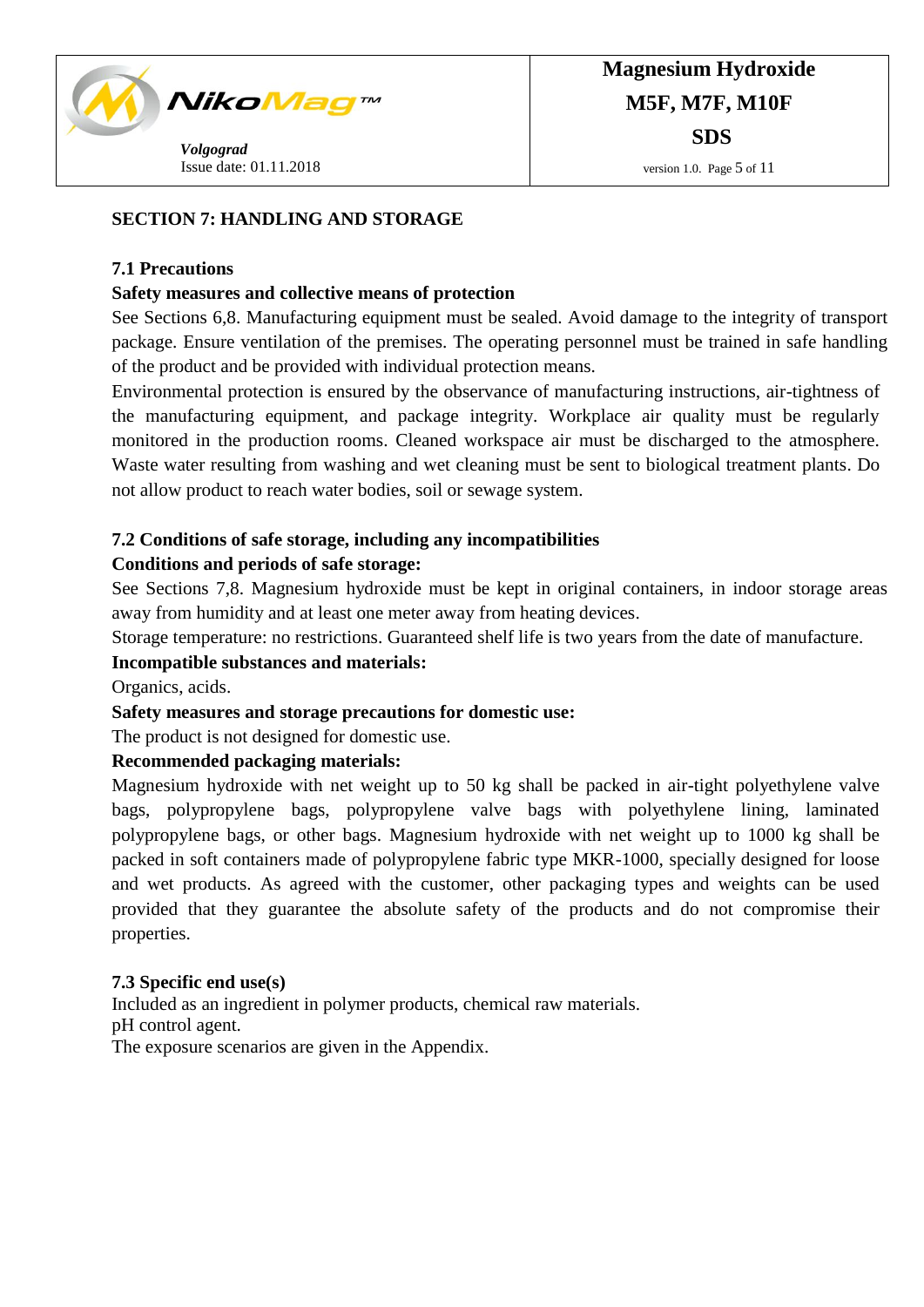

 *Volgograd*  Issue date: 01.11.2018

# **Magnesium Hydroxide M5F, M7F, M10F SDS**

version 1.0. Page 6 of 11

# **SECTION 8: EXPOSURE CONTROLS / PERSONAL PROTECTION**

# **8.1 Control parameters**

8.1.1 Workplace Control Parameters

Depending on the OEL for total dust of 10 mg/m3 for inert respirable dust and 3 mg/m3 for inhalable dust 10 mg/m3.

8.1.2 Engineering Controls to Keep Exposure Within Permissible Limits

Air-tight equipment, general suction and exhaust ventilation. The equipment must be ESD safe.

# **8.2 Exposure controls**

8.2.1 Personal Protection Means for Personnel

General guidelines:

Preliminary and regular medical examinations for the personnel. Compliance with industrial hygiene regulations.

Respiratory protection: any type of aerosol filter.

Protective clothing (material, type):

Special clothing (cotton fabric suit); clear lens safety goggles; rubber gloves.

Personal protective equipment for domestic use:

Not used.

# **SECTION 9: PHYSICAL AND CHEMICAL PROPERTIES**

#### **9.1 Information on basic physical and chemical properties Index**

- a) Appearance White powder (types A, M7, M10) and
- b) Odor No specific odor
- c) Odour threshold N/A.
- 
- e) Melting/freezing point,  ${}^{\circ}C$   $>350 {}^{\circ}C$  dec
- f) Initial boiling point and boiling range,  $^{\circ}$ C N/A.
- g) Flash point N/A.
- h) Evaporation rate N/A.
- i) Flammability Non inflammable
- j) Upper/lower flammability or explosive limits N/A.
- k) Vapor pressure Non inflammable
- l) Vapor density Non inflammable
- m) Specific density, g/cm3 Tamped density, g/cm3, not less than
- n) Water solubility at  $20 °C$ , mg/l 9.0-11.6
- o) Partition coefficient: n-octanol/water Non inflammable
- p) Auto-ignition temperature Non inflammable
- q) Decomposition temperature Non inflammable
- 
- 
- t) Oxidizing characteristics

d) pH 9,5-10,5 Non inflammable 0,3 r) Viscosity Non inflammable s) Explosive characteristics fireproof and non-explosive to Oxidizing characteristics fireproof and non-explosive non-oxidizing

paste (type B)

# **9.2 Other information**

Fat insoluble, absorbs oil on particle surface.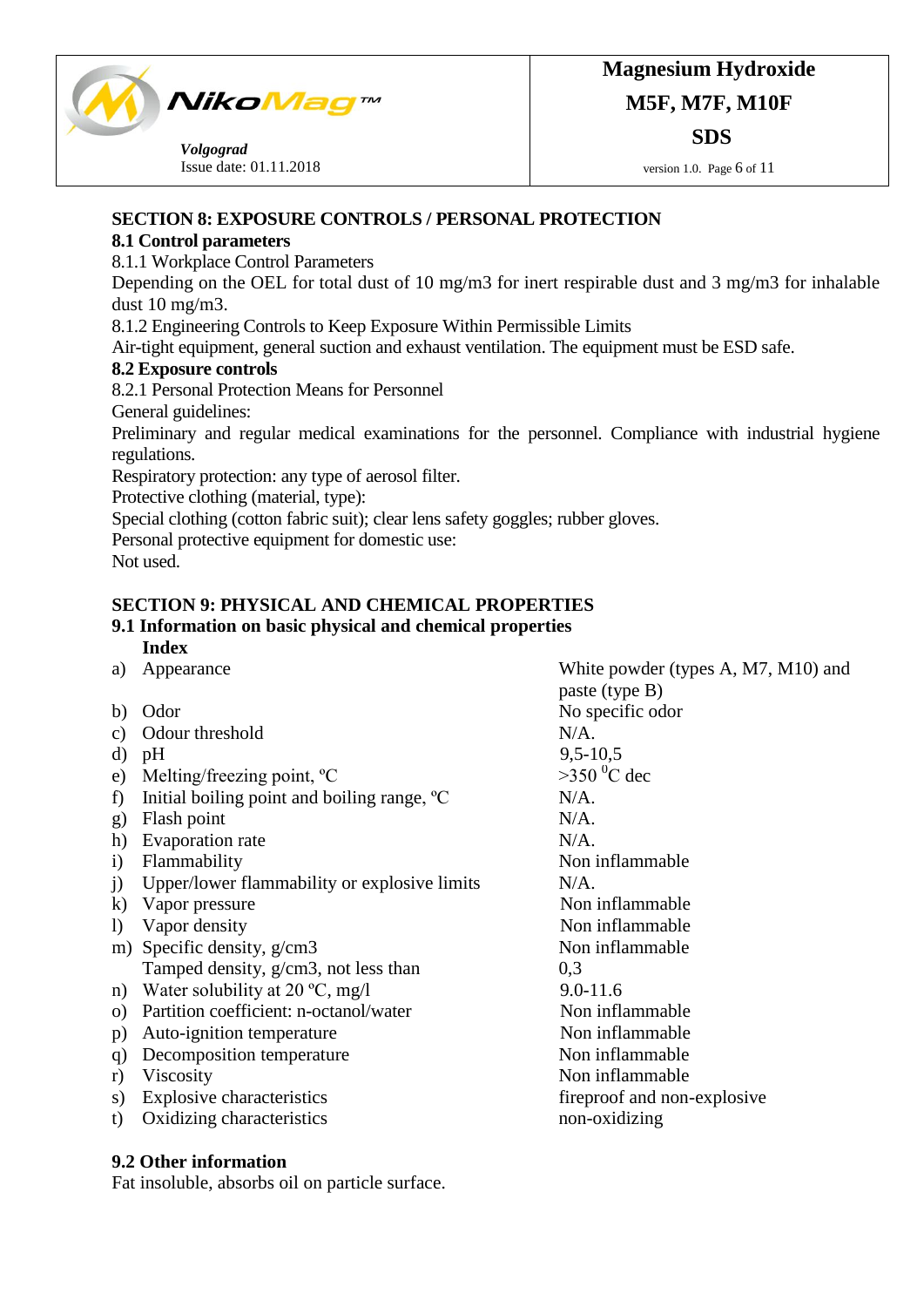

 *Volgograd*  Issue date: 01.11.2018

# **SECTION 10: STABILITY AND REACTIVITY**

**10.1 Reactivity**

None.

# **10.2 Chemical stability:**

The product is stable if operation and storage conditions are observed.

### **10.3 Possibility of hazardous reactions:**

Reacts with alkali, ammonium salts, sulfur, selenium, phosphorus, hydrogen sulfide, phosphine.

**10.4 Conditions to avoid:**

N/A.

### **10.5 Incompatible materials:**

Avoid contact with organic substances, acids, alkali.

# **10.6 Hazardous decomposition products:**

None.

# **SECTION 11: TOXICOLOGICAL INFORMATION**

# **11.1 Information on toxicological effects**

# **General information on exposure:**

For single intragastric and cutaneous administration the product is of low hazard for experimental animals.

# **Exposure routes:**

Via inhalation, ingestion, contact with skin and eye mucosa.

# **Affected organs, tissues and body systems:**

Respiratory, nervous and cardiovascular systems, gastrointestinal tract, liver, kidneys, mineral metabolism, skin, eyes.

# **Information on the harmful exposure during direct contact with the substance and consequences of such exposure:**

The product has a slight irritant effect on skin and eye mucosa; inhalation in high concentrations may cause irritation to upper respiratory tract. Not absorbed through the intact skin. Sensitization: not studied.

# **Information on distant hazardous effects on the body:**

Subtle cumulative effect. Embryotoxic, gonadotoxic, teratogenic, mutagenic and carcinogenic effects not studied.

# **Acute toxicity (** $DL_{50}$ **),** route of entry (intragastric, cutaneous), animal;  $CL_{50}$ , exposure time (h), animal):

DL<sub>50</sub> > 2000 mg/kg, intragastric, rats;

DL<sub>50</sub>>2500 mg/kg, cutaneous, rabbits;

 $CL_{50} > 2100$  mg /l, rats, 4 h [6,7].

Doses (concentrations) having minimum toxic effect:

2747 mg/m<sup>3</sup>, intragastric, in children (drowsiness, coma).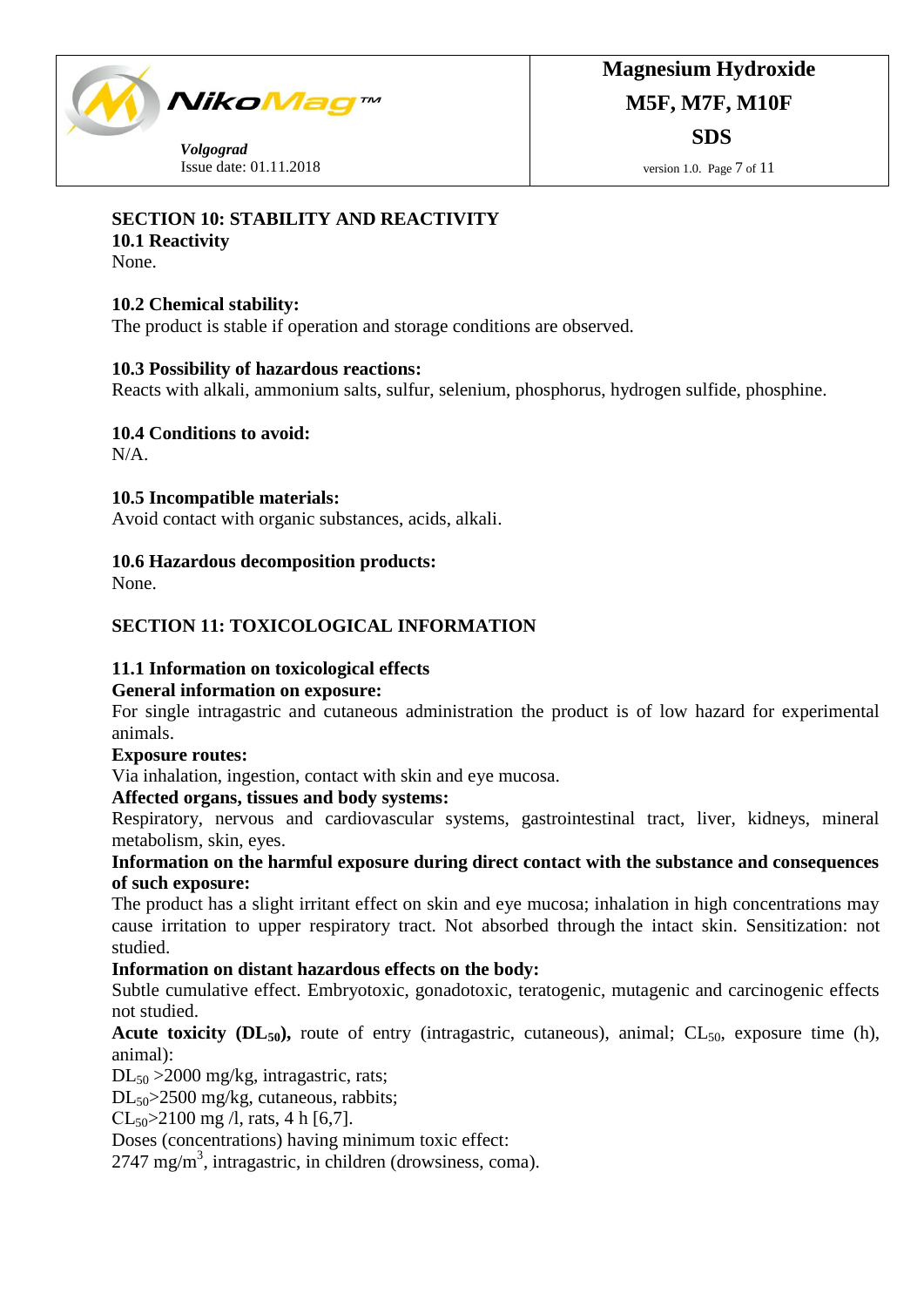

# **SECTION 12: ECOLOGICAL INFORMATION**

# **12.1 Toxicity**

Hygienic regulations:

| Components | TLV water or approximate permissible    | TLV fishery or ASIL fishery, mg/l (LC,          |
|------------|-----------------------------------------|-------------------------------------------------|
|            | level in water, mg/l (LC, hazard class) | hazard class)                                   |
| Magnesium  | TLV water, magnesium                    | TLV fishery, magnesium (for water-              |
| hydroxide  | 50 mg/l, organoleptic $-$ adds flavour, | soluble forms) $40 \text{ mg/l}$ ,<br>sanitary- |
|            | hazard class 3.                         | toxicological, hazard class 4; for water        |
|            | pH monitoring required/should<br>be     | bodies<br>940<br>$mg/l$ at 13-18 ‰,             |
|            | within the range of $6.5$ to $8.5$ .    | toxicological, hazard class 4.                  |
|            |                                         | pH monitoring required/should be within         |
|            |                                         | the range of $6.5$ to $8.5$ .                   |

 $CL_{50}$ =306,79 mg/l, Pimephales promelas, 96 h;

 $CL_{50} = 775.8$  мг/л, Oncorhynchus mykiss, 96 h;

 $CL_{50} = 170,86$  mg/l, Daphnia magna, 96 h;

 $EC_{50}$ >100 mg/l, Pseudokirchneriella, 72 h [6,7].

### **12.2 Persistence and degradability**

The product is stable in abiotic conditions. It is transformed by the environment into basic magnesium carbonate. The product affects organoleptic properties of water, gives specific flavour to water. It changes рН of water and soil. It is of low toxicity to water life.

### **12.3 Bioaccumulative potential**

Not relevant

# **12.4 Mobility in soil**

Magnesium is transformed by the environment into basic magnesium carbonate.

### **12.5 Results of PBT and vPvB assessment**

This substance is not considered to be persistent, bioaccumulating and toxic (PBT). This substance is not considered to be very persistent and very bioaccumulating (vPvB).

### **12.6 Other adverse effects**

The product changes organoleptic properties of water, adds specific flavour to water.

# **SECTION 13: DISPOSAL CONSIDERATIONS**

### **13.1. Waste treatment methods**

Treat recovered material as described in the sections 7,8.

# **Description of places and methods used to neutralize, dispose of or remove the substance (material) waste, including its package:**

Clean product residues must be collected into a container and recovered into the process for reuse. Contaminated product must be collected into a container and sent for disposal to the facilities approved by the local supervision agencies. Wash water contaminated with waste product must be sent to biological treatment plants. Non-returnable packages cleaned from the product must be collected into containers and sent for disposal to the facilities approved by the local supervision agencies; combustible packages may be sent for incineration in the industrial waste incinerator.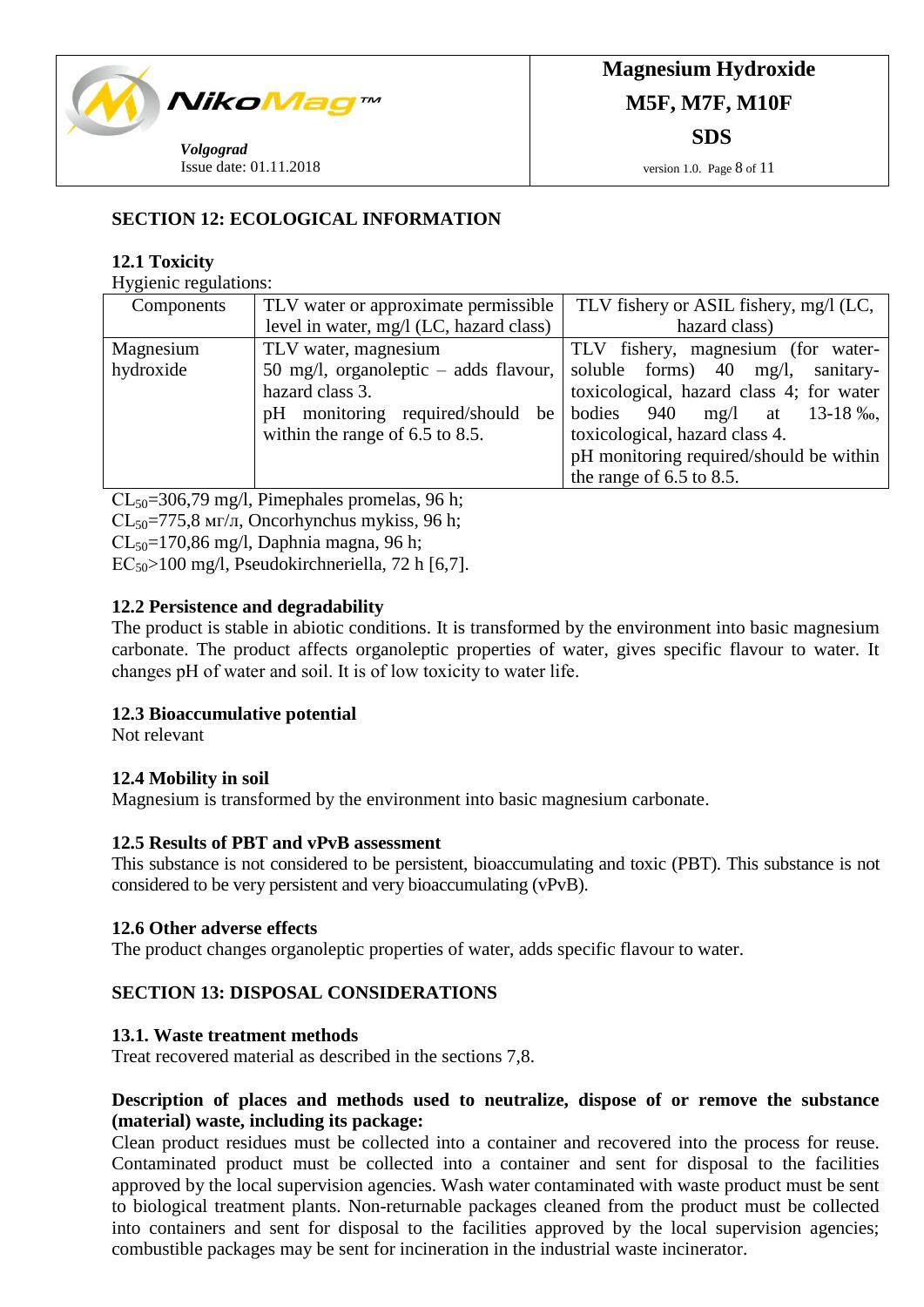

### **Waste handling precautions for waste resulting from product use, storage, transportation, etc.**

See Sections 6-8. All operations with the product residues require the use of individual protection means and must be carried out in a ventilated room. The personnel handling the product must be familiar with the physical and chemical properties, toxicity behavior of the product, must be given instructions, trained and assessed as having the knowledge of procedures for safe handling of product residues.

**Guidelines for disposal of waste resulting from domestic usage of the product:** Not applicable.

|                           | <b>SECTION 14: TRANSPORT INFORMATION</b> |                            |  |  |
|---------------------------|------------------------------------------|----------------------------|--|--|
|                           | <b>Ground transport (ADR/RID)</b>        |                            |  |  |
| 14.1                      | <b>UN</b> number                         | Not classified             |  |  |
| 14.2                      | <b>Proper shipping name</b>              | Magnesium hydroxide (type) |  |  |
| 14.3                      | <b>Transportation hazard category</b>    | Non-hazardous goods        |  |  |
| 14.4                      | Packaging group                          | None                       |  |  |
| 14.5                      | <b>Ecological hazards</b>                | None                       |  |  |
| 14.6                      | <b>Special user precautions</b>          | None                       |  |  |
|                           | <b>Water transport (ADN)</b>             |                            |  |  |
| 14.1                      | <b>UN</b> number                         | Not classified             |  |  |
| 14.2                      | <b>Proper shipping name</b>              | Magnesium hydroxide (type) |  |  |
| 14.3                      | <b>Transportation hazard category</b>    | Non-hazardous goods        |  |  |
| 14.4                      | <b>Packaging group</b>                   | None                       |  |  |
| 14.5                      | <b>Ecological hazards</b>                | None                       |  |  |
| 14.6                      | <b>Special user precautions</b>          | None                       |  |  |
|                           | <b>Maritime transport (IMDG)</b>         |                            |  |  |
| 14.1                      | <b>UN</b> number                         | Not classified             |  |  |
| 14.2                      | <b>Proper shipping name</b>              | Magnesium hydroxide (type) |  |  |
| 14.3                      | <b>Transportation hazard category</b>    | Non-hazardous goods        |  |  |
| 14.4                      | Packaging group                          | None                       |  |  |
| 14.5                      | <b>Ecological hazards</b>                | None                       |  |  |
| 14.6                      | <b>Special user precautions</b>          | None                       |  |  |
|                           | Air transport (ICAO/IMDG)                |                            |  |  |
|                           | 14.1 UN number                           | Not classified             |  |  |
| 14.2                      | <b>Proper shipping name</b>              | Magnesium hydroxide (type) |  |  |
| 14.3                      | <b>Transportation hazard category</b>    | Non-hazardous goods        |  |  |
| 14.4                      | Packaging group                          | None                       |  |  |
| 14.5                      | <b>Ecological hazards</b>                | None                       |  |  |
| 14.6                      | <b>Special user precautions</b>          | None                       |  |  |
| <b>Transport marking:</b> |                                          |                            |  |  |
| "Protect from moisture"   |                                          |                            |  |  |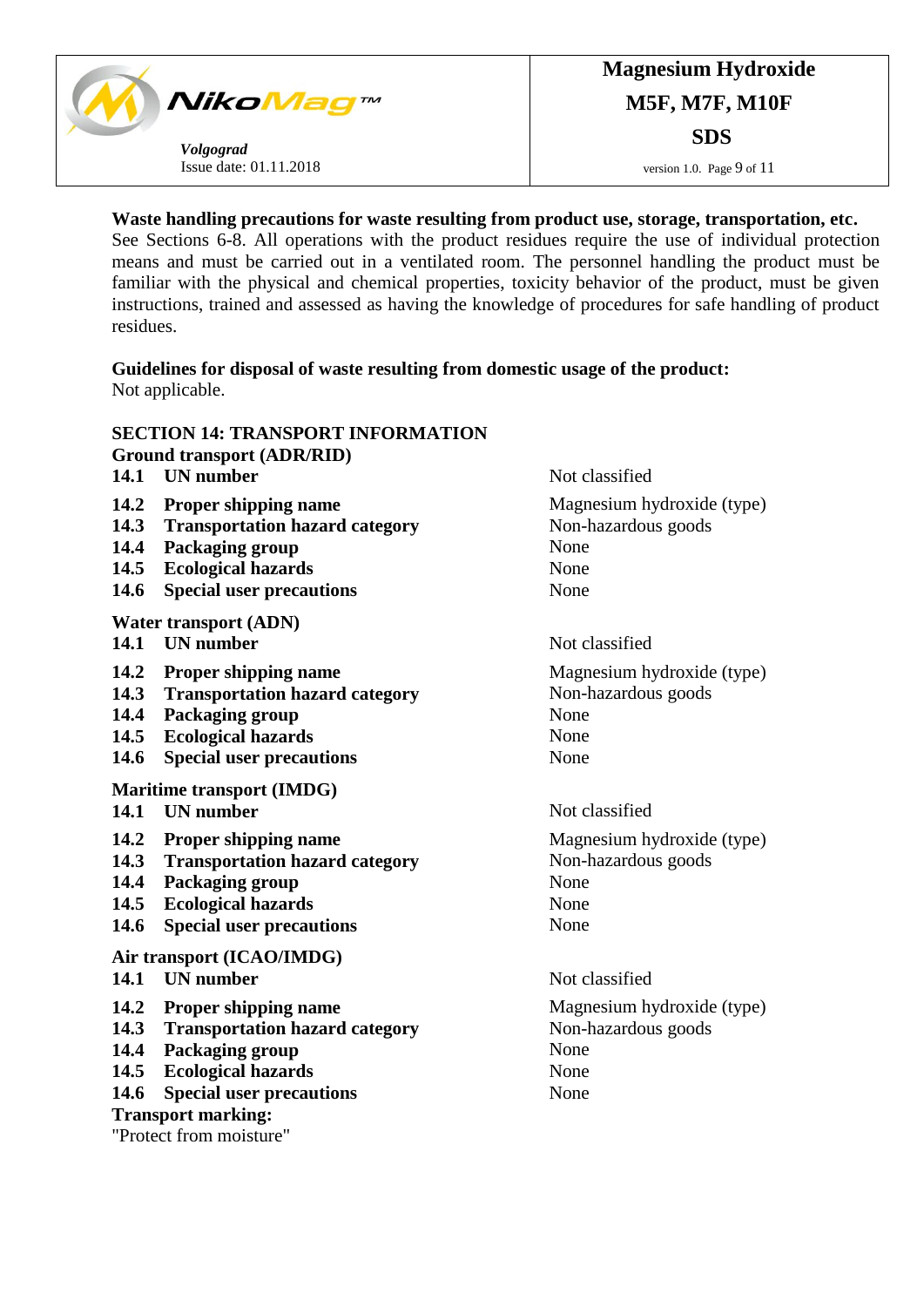

**14.7 Bulk transportation under Annex II to the International Convention for the Prevention of Pollution from Ships (MARPOL) 73/78 and International Code for the Construction and Equipment of Ships Carrying Dangerous Chemicals in Bulk (IBC Code)** Not applicable

# **SECTION 15: REGULATORY INFORMATION**

# **15.1. Safety, health and environmental regulations/legislation specific for the substance**

This product is not controlled under international conventions and agreements (Montreal Protocol, Stockholm Convention, etc.).

The substance does not apply to "Hazardous Chemicals" included in the OSHA standard for hazard communication, 29 CFR 1910.1200.

Storage class pursuant to TRGS 510 13

# **15.2. Chemical safety assessment**

Chemical safety assessment has been carried out for this substance.

### **15.3. National Regulatory Status Information**

According to the regulations of the Russian Federation liquid chlorinated paraffin has the fol-lowing hazard statements and precautionary statements [1]:

# **Signal word: Warning**

**Hazard pictogram:**



### **Brief hazard description**

Н315: Causes skin irritation.

Н319: Causes serious eye irritation.

Н335: May cause respiratory irritation.

# **Safe Handling Measures (preventing)**

Р261: Avoid breathing of dust.

Р264: Wash hands thoroughly after handling.

Р280: Wear protective gloves/ protective clothing/ eye protection.

# **Accidental Release Measures (reacting)**

Р302+Р352: IF ON SKIN: Wash with plenty of water using soap.

Р305+Р351+Р338: IF IN EYES: Rinse cautiously with water for several minutes. Remove contact lenses, if present and easy to do. Continue rinsing.

Р304+Р340+Р312: BY INGALATION: Remove person to fresh air and keep comfortable for breathing. Seek medical attention in case of feeling ill. Call a POISON CENTER/doctor if you feel unwell.

Р332+Р337+Р311: If eye/skin irritation persists: Call a POISON CENTER/ doctor.

### **Safe Storage Conditions**

Р402+Р403+Р405+Р233: Store in a dry, well-ventilated, inaccessible for unauthorized persons place. Keep container tightly closed.